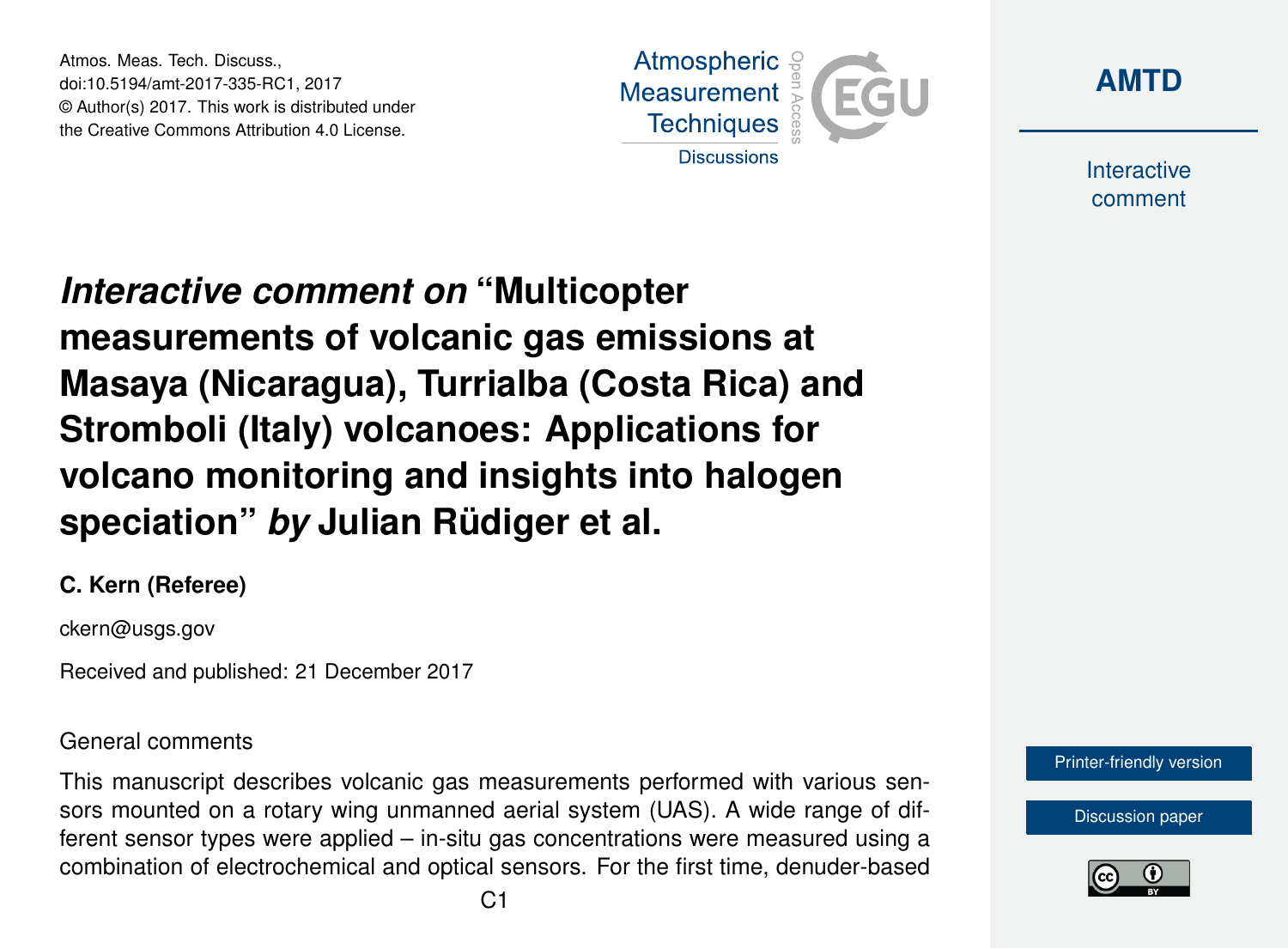sampling was conducted from a UAS. Also, a differential optical absorption spectrometer (DOAS) was flown underneath the volcanic gas plume to derive sulfur dioxide (SO2) emission rates. The authors describe how this suite of sensors was applied at Masaya, Turrialba and Stromboli Volcanoes to help constrain the plume gas composition and gas flux, and gain insights into halogen chemistry in volcanic plumes.

The strength of this article clearly lies in the breadth of UAS applications that are described. The combination of various sensor technologies targeting different observable parameters is intriguing and will be helpful for volcanic gas geochemists in framing future experiments. The various sensors are described in sufficient detail as to allow reproduction of this or development of similar sensor payloads targeting specific research questions.

The measurement results obtained during deployment at the authors' three study sites are also quite interesting, though they are somewhat difficult to interpret due to the limited amount of available UAS data and very limited supplemental information from other sources at each study site. For example, it remains unclear why C/S ratios measured by UAS at Stromboli are systematically higher than those measured by ground-based MultiGAS during the study period. Similarly, the three BrX/SO2 ratios measured at different distances from Stromboli's active vents do not follow a clear trend and are hard to interpret by themselves. Perhaps a bit more effort could be made to put these measurement results into context and/or offer possible explanations for the observations.

The manuscript is generally well written and the technical information contained within will be useful to the volcanology community. The content is within the scope of Atmospheric Measurement Techniques, and I recommend the article be published after the specific issues and minor corrections listed below are taken into consideration.

**[AMTD](https://www.atmos-meas-tech-discuss.net/)**

Interactive comment

[Printer-friendly version](https://www.atmos-meas-tech-discuss.net/amt-2017-335/amt-2017-335-RC1-print.pdf)

[Discussion paper](https://www.atmos-meas-tech-discuss.net/amt-2017-335)



Specific issues

.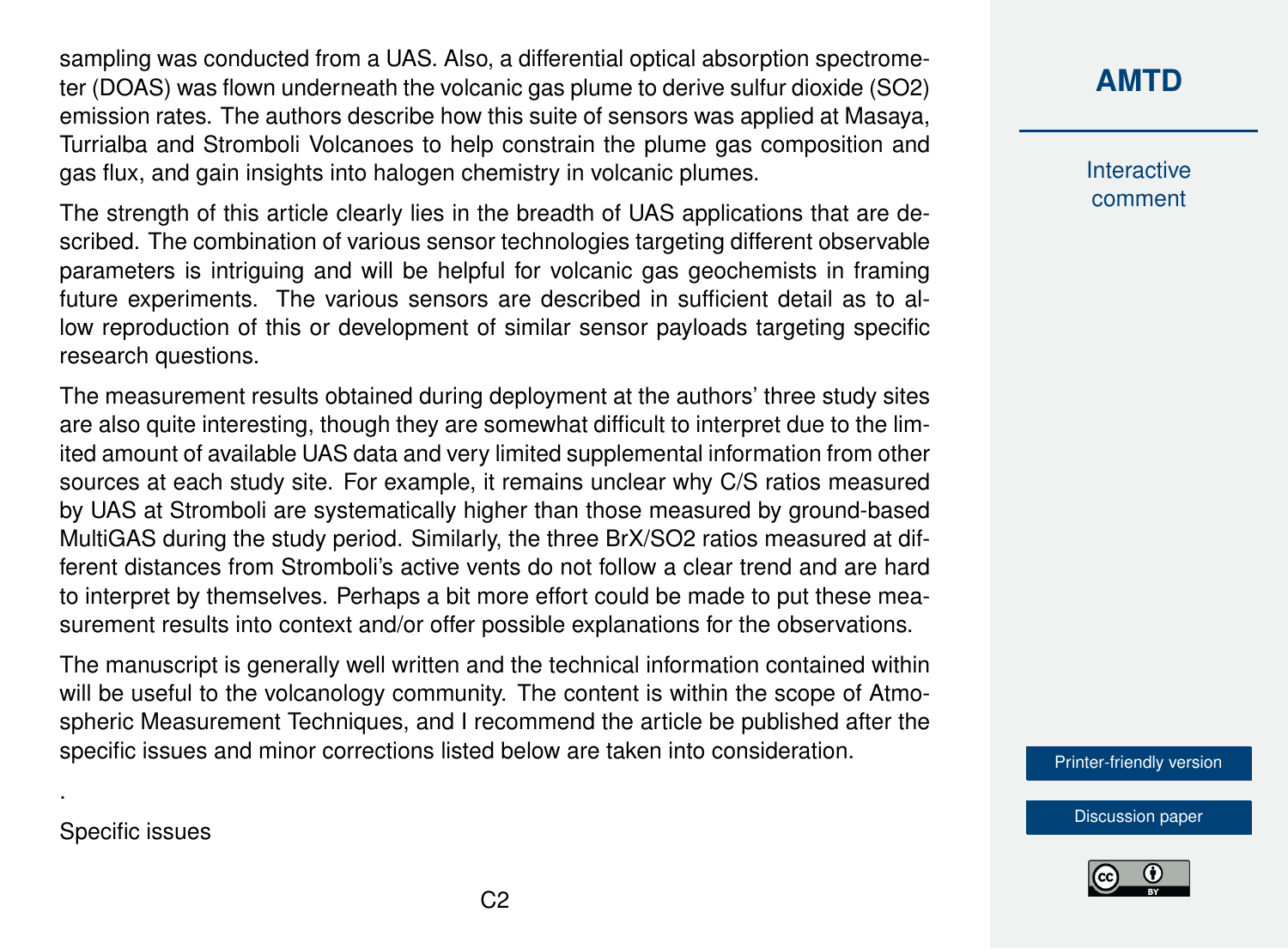Title – Currently, the main focus of the manuscript appears to be the implementation of various sensors for characterizing volcanic degassing on a UAS platform. This is also in line with the scope of AMT. Unless the results section is significantly expanded, you might consider changing the title to something along the lines of "Implementation of electro-chemical, optical and denuder-based sensors and sampling techniques on UAS for volcanic gas measurements: examples from Masaya, Turrialba and Stromboli Volcanoes". This seems to capture the manuscript's focus a bit better than the current title.

P1L32 – 'spatial and temporal proximity to explosions'? Is the spatial and temporal evolution of the C/S ratio actually discussed in the manuscript? It seems like this is a bit of a reach. Perhaps better to say that changes in the C/S ratio were observed that may have been associated with explosive activity at Stromboli?

P1L31ff – Why are only the results from Stromboli mentioned explicitly in the abstract? Perhaps the most important results for each study site could be mentioned?

P2L13 – 'It has been shown...' This is much too general of a statement. There are accounts of increased C/S prior to eruptions. However, the opposite has also been observed (e.g. at Poas, see your reference de Moor et al 2016b). Please clarify.

P2L27 – 'It was observed. . .' Again, I feel like this statement is too general. I think that recent measurements at Cotopaxi seemed to show an increase in BrO/SO2 during a period of continuous activity? Is this true? Dr. Bobrowski would know more of the details. . . As you mention in the next sentence, BrO is a secondary compound formed in volcanic plumes from reaction of HBr with other species. Therefore, the link between measured BrO/SO2 ratios and volcanic activity will typically be quite complex and depend on a large number of environmental conditions.

P5L5 – Clearly, Masaya is a large contributor to total arc emissions, but recently I believe that Turrialba has had similar emission rates. Dr. de Moor would know this better than I do, but characterizing Masaya as the 'single largest contributor' may no

### **[AMTD](https://www.atmos-meas-tech-discuss.net/)**

Interactive comment

[Printer-friendly version](https://www.atmos-meas-tech-discuss.net/amt-2017-335/amt-2017-335-RC1-print.pdf)

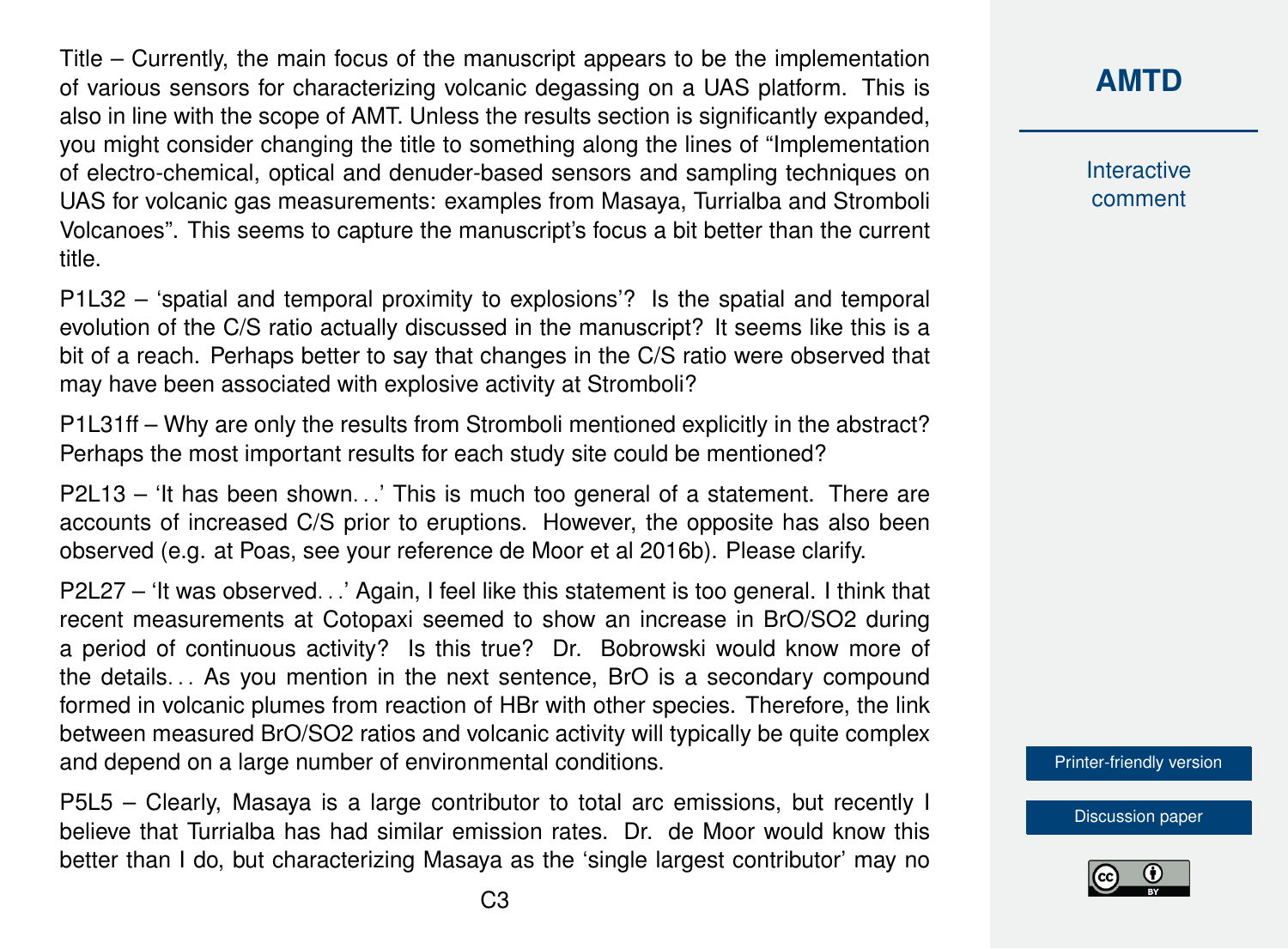longer be quite accurate. See de Moor et al 2017:

de Moor, J. M., Kern, C., Avard, G., Muller, C., Aiuppa, A., Saballos, A., . . . Fischer, T. P. (2017). A new sulfur and carbon degassing inventory for the Southern Central American Volcanic Arc : The importance of accurate time-series datasets and possible tectonic processes responsible for temporal variations in arc-scale volatile emissions. Geochemistry Geophysics Geosystems, 18, 1–32. https://doi.org/doi: 10.1002/2017GC007141

P5L23 – Does ash deposition really make maintenance risky or impossible? Please explain why. Obviously it makes frequent, tedious maintenance necessary. And if stations are very close to the summit, then ballistics pose a real threat that would make maintenance risky or impossible. But ash?

P7L15 – Is the light source really a 'small light bulb'? I always thought it was a diode. The datasheet says 'IR lamp' which might really be a light bulb but I'm not sure. . . Thanks for clarifying.

Table  $1 - I$  have a few questions on information in this table: (1) the specifications on both instruments seem to require non-condensing plumes, yet the manuscript later describes problems with telemetry associated with condensed plumes. Could you comment further on the issue of condensation? How would it affect the measurements? Would you be able to determine and filter out poor quality data collected in condensed areas of the plume? Or how to deal with this? (2) I guess the 1/T temperature dependence of the CO2 sensor is simply from the ideal gas law? T would then be the air temperature, correct? (3) Later on in the manuscript, you explain that the pressure dependent diffusivity of the SO2 sensor membrane makes the readout insensitive to pressure, yet a (small) correction is listed here. This is probably a second-order effect, but it's probably worth pointing out for consistency. (4) I assume that 'resolution' is the precision of the sensor? If not, could you give the precision? Also, what is the assumed integration time for the values given? I assume you could improve precision **[AMTD](https://www.atmos-meas-tech-discuss.net/)**

Interactive comment

[Printer-friendly version](https://www.atmos-meas-tech-discuss.net/amt-2017-335/amt-2017-335-RC1-print.pdf)

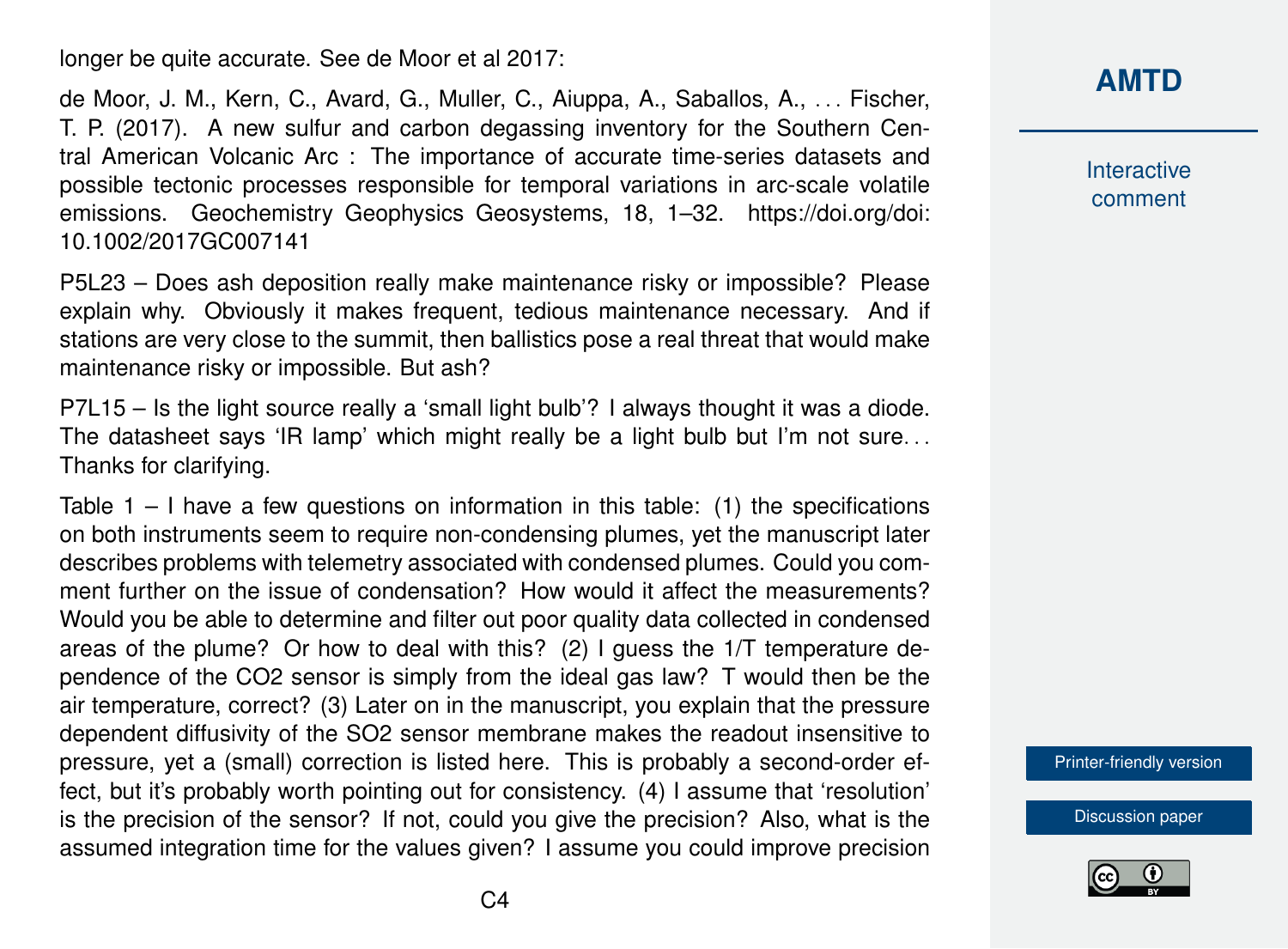by increasing the integration time, correct?

P10L3 – Can you be a bit more specific with regards to which species can be detected with your denuder system? You mention reactive bromine (BrX). Am I correct in assuming that gaseous HBr cannot be detected? What about the other gaseous species involved in the 'bromine explosion' mechanism, i.e. Br2, Br, HOBr? They can all be detected? And what about bromine taken up onto aerosols? I guess it would be invisible to the instrument?

P11L2 and Author Comment from 15 Dec 2017 – There is significant literature on the issue of comparing data from sensors with different response times. For example, it would be good to cite one or both of these studies:

Roberts, T. J., Saffell, J. R., Oppenheimer, C., & Lurton, T. (2014). Electrochemical sensors applied to pollution monitoring: Measurement error and gas ratio bias  $\hat{A}$ <sup> $\check{A}$ </sup> A volcano plume case study. Journal of Volcanology and Geothermal Research, 281, 85–96. https://doi.org/10.1016/j.jvolgeores.2014.02.023

Roberts, T. J., Braban, C. F., Oppenheimer, C., Martin, R. S., Freshwater, R. A., Dawson, D. H., . . . Jones, R. L. (2012). Electrochemical sensing of volcanic gases. Chemical Geology, 332–333, 74–91. https://doi.org/10.1016/j.chemgeo.2012.08.027

In the author comment from 15 Dec 2017, an EGU presentation is cited in this context, but I was not able to find the presentation online. Only the abstract is available, and this makes no mention of a method used to correct for different sensor response times. Also, please clarify how exactly the 'response time factor' is defined.

P11L22 – How long was the denuder sampling period? I.e. how long did the instrument need to hover in the plume to collect a good sample?

P13L14 – This is where condensed water is mentioned, despite the fact that the sensors are specified to require non-condensing conditions. Please explain the caveats with these measurements if possible.

**[AMTD](https://www.atmos-meas-tech-discuss.net/)**

Interactive comment

[Printer-friendly version](https://www.atmos-meas-tech-discuss.net/amt-2017-335/amt-2017-335-RC1-print.pdf)

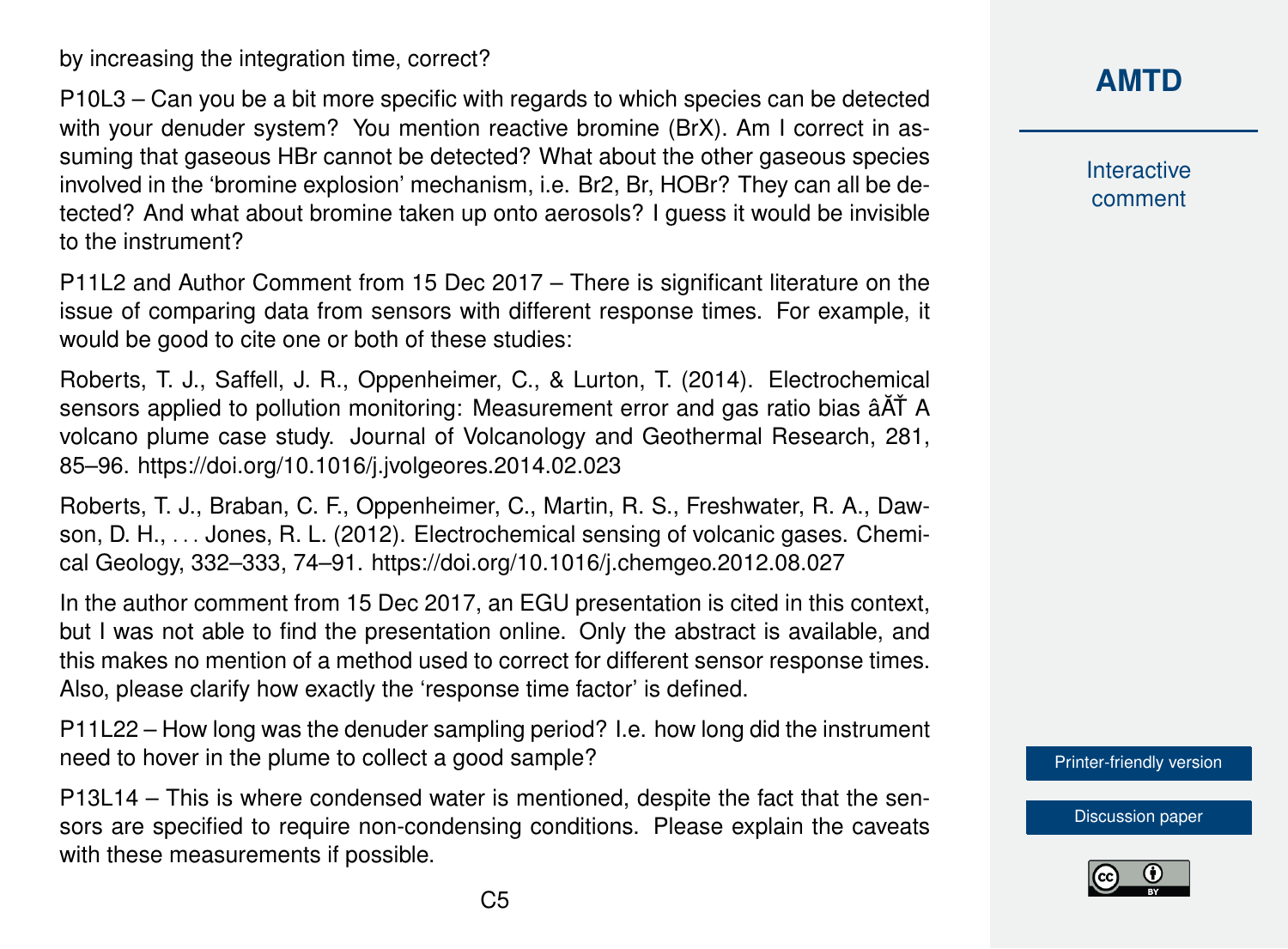P14L8 – At Stromboli, explosions may be associated with CO2-rich gas slugs rising through the conduit and venting into the atmosphere. However, in this model, all the CO2 and SO2 is emitted from the vent itself. Once in the atmosphere, the gas is diluted of course, but as far as I can tell, the ratio of volcano CO2 to SO2 should remain constant over time and space. It is not at all clear to me why the C/S ratio would be different once the plume becomes more dilute. Please explain the mechanism that you are suggesting may change that ratio as the plume moves in space and time.

P14L14 – You state that the MultiGAS measurements broadly agree with the UAS measurements, but fail to mention that there appears to be quite a large systematic difference between the average values obtained by the two instruments. According to Figure 7, the MultiGAS seems to measure C/S of no more than 15, with an average of about 7, whereas the UAS instrument measured between about 10 and 65, with an average of around 30. This is a significant difference and should be addressed in the text. Simply stating that the measurements were not taken at the identical time and place is a little weak in terms of an explanation, especially given my previous comment.

P14L17 – I don't understand why high C/S ratios should be left aside. You do have at least some observations of ongoing eruptive activity during the time that you were there for the UAS measurements, and clearly the datasets overlap in time so in first order approximation, you would think that the same activity was sampled by both instruments. Can you please clarify?

Table 2 – I assume that the 'lower SO2 limit' refers to a limit below which the data was not used for deriving C/S ratios. Can you please explain how this limit was chosen and why it varied for different datasets?

Figure  $6 -$  Either I'm not understanding or something appears to be amiss with this figure and/or the caption. The bottom two plots are labeled the same. I assume that the bottom plot should actually be the MG SO2 mixing ratio, correct? And in the caption, I assume that you mean that the SK CO2 raw data is shown in grey and the resampled

# **[AMTD](https://www.atmos-meas-tech-discuss.net/)**

Interactive comment

[Printer-friendly version](https://www.atmos-meas-tech-discuss.net/amt-2017-335/amt-2017-335-RC1-print.pdf)

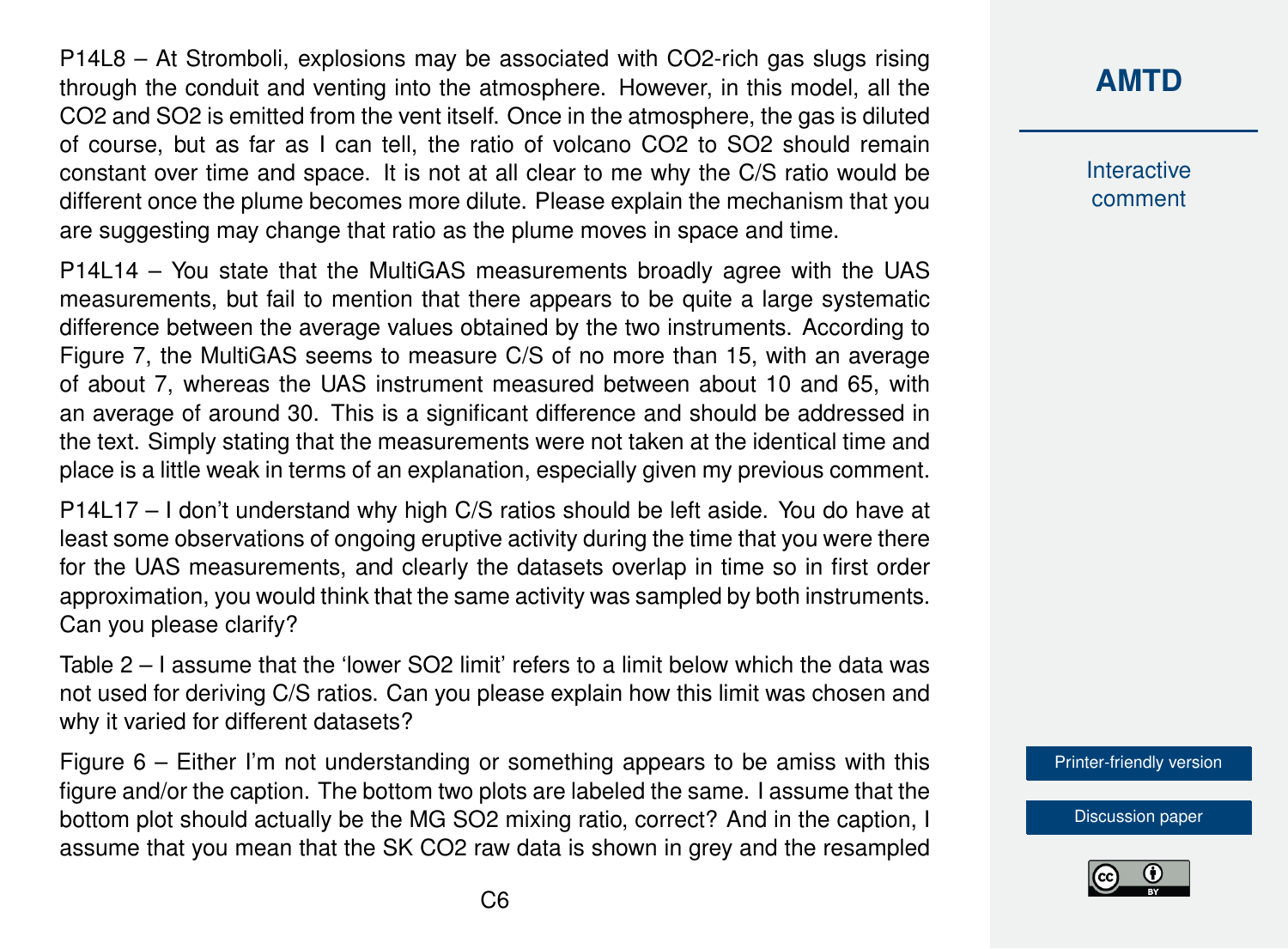CO2 data is shown in black, correct?

P17L10 – Here you point out that BrX/SO2 appears to vary with CO2/SO2, though no trend can be derived from the three obtained data points. What does this observation really mean? If BrX/SO2 was in some way proportional or anti-proportional to CO2/SO2, then one might attribute the change to various gas compositions being emitted from the volcano at different times. However, a varying dependency seems to negate this explanation as being primarily responsible. So what could possible cause this? Or is this a sign that something is wrong with the derived CO2/SO2? (also see previous comments on comparison to MultiGAS).

Figure 7 – What criteria were used to select valid MultiGAS data? You mention the different SO2 lower limits for the SK, but what about the MultiGAS? Also, as mentioned before, I think the systematic difference shown here is a bit alarming and needs some careful thought and discussion.

P20L25 – What do you mean by 'previously unstudied plume regions'? Areas very close to the vent? What do you think are the limitations on this, e.g. with regards to heat exposure, ash concentration etc.?

P20L25 – I may be wrong, but I think that UAS operations with pre-programmed flight paths have already been done, see e.g.

Mori, T., Hashimoto, T., Terada, A., Yoshimoto, M., Kazahaya, R., Shinohara, H., & Tanaka, R. (2016). Volcanic plume measurements using a UAV for the 2014 Mt. Ontake eruption the Phreatic Eruption of Mt. Ontake Volcano in 2014 5. Volcanology. Earth, Planets and Space, 68(1). https://doi.org/10.1186/s40623-016-0418-0

#### Minor corrections

.

The manuscript would benefit from careful proof-reading. A significant number of minor corrections would improve the legibility of the text. Listed below are some of the more

## **[AMTD](https://www.atmos-meas-tech-discuss.net/)**

Interactive comment

[Printer-friendly version](https://www.atmos-meas-tech-discuss.net/amt-2017-335/amt-2017-335-RC1-print.pdf)

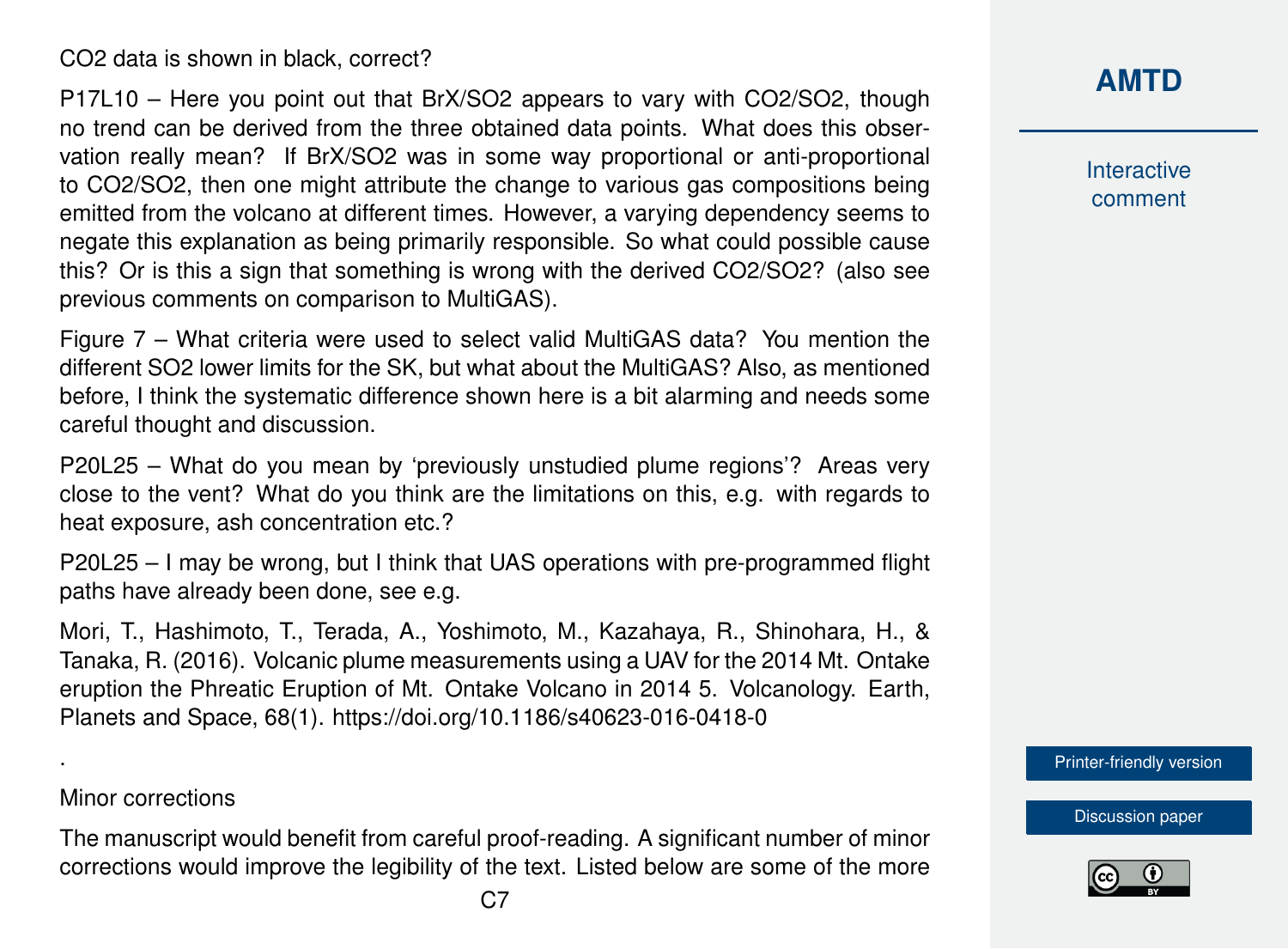important corrections needed for clarity, but there are likely several others.

P1L18 – ... (e.g. carbon dioxide) TO THE ATMOSPHERE.

P1L19 – Consider rewording this sentence to something like: The relative abundance of carbon and sulfur in volcanic gas as well as the total sulfur dioxide emission rate from a volcanic vent are established parameters in current volcano monitoring strategies, and they oftentimes allow insights into subsurface processes. On the other hand, chemical reactions involving halogens are thought to have local to regional impact on the atmospheric chemistry around passively degassing volcanoes.

P1L21 – Recommend removing 'on board'

P1L22 – Recommend removing 'with such new measurement strategy'

P1L23 – Consider appending the altitudes to the individual volcanoes, e.g. Turrialba Volcano (3,300 m), Stromboli Volcano (930 m) . . .

P1L27 – Remove ',' after including

P2L6 – Consider mentioning v. Glasow et al 2009 for a more complete treatise of plume chemistry? von Glasow, R., Bobrowski, N., & Kern, C. (2009). The effects of volcanic eruptions on atmospheric chemistry. Chemical Geology, 263(1–4), 131–142. https://doi.org/10.1016/j.chemgeo.2008.08.020

P2L11 – There are a few other recent articles that could be mentioned in this context:

Mason, E., Edmonds, M., & Turchyn, A. V. (2017). Remobilization of Crustal Carbon May Dominate Volcanic Arc Emissions. Science, 357, 290–294. https://doi.org/10.1126/science.aan5049

de Moor, J. M., Kern, C., Avard, G., Muller, C., Aiuppa, A., Saballos, A., ... Fischer, T. P. (2017). A new sulfur and carbon degassing inventory for the Southern Central American Volcanic Arc : The importance of accurate time-series datasets and possible tectonic processes responsible for temporal variations in arc-scale volatile **[AMTD](https://www.atmos-meas-tech-discuss.net/)**

Interactive comment

[Printer-friendly version](https://www.atmos-meas-tech-discuss.net/amt-2017-335/amt-2017-335-RC1-print.pdf)

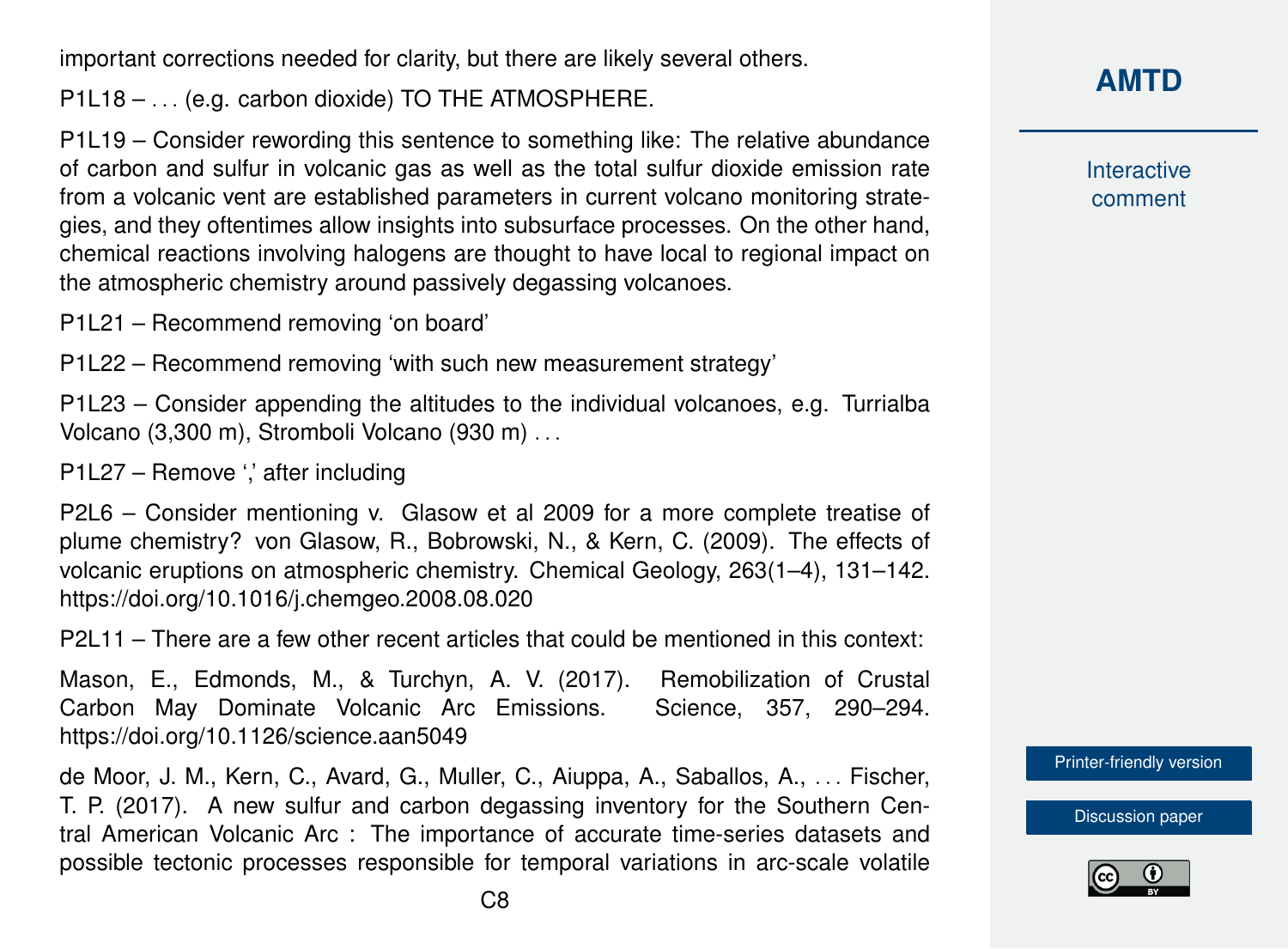emissions. Geochemistry Geophysics Geosystems, 18, 1–32. https://doi.org/doi: 10.1002/2017GC007141

P2L12 – the observation of gas composition changes HAS BECOME an important tool

P2L18 - . . . characterization of volcanic ACTIVITY IS GAS EMISSION RATE. Particularly, the determination of SO2 FLUX has become. . .

P2L21 - . . . manned AIRCRAFT, . . .

P2L22 - . . .poorly accessible TERRAIN.

P3L13 – crater rim MAY BE ASSOCIATED WITH a considerable . . .

P3L14 – Perhaps be more general and say that gas monitoring stations are deployed in close proximity to active volcanic vents (rather than 'at the crater rim')

P3L25 – please specify that 'DRONE-BASED sampling' has not yet been reported.

P3L27 – Change 'systems' to 'system'.

P4L7 – 'horseshoe-shaped area THAT IS NOT SAFELY ACCESSIBLE ON FOOT'

P4L8 – 'well accessible, and numerous monitoring stations have been installed here for continuous observation of the ongoing volcanic activity'

P4:14 – The UAV was mostly launched at the northern shelter

Figure 1 caption – Overview OF the sampling. . .

P5L9 – the 'DCO-DECADE' and NOVAC acronyms should probably be explained and perhaps a reference can be added where more information can be found on DCO-DECADE?

P6L9 - . . . using PROPELLERS with a diameter. . .

P6L17 ... areas of dense plume IN WHICH to hover the system...

### **[AMTD](https://www.atmos-meas-tech-discuss.net/)**

Interactive comment

[Printer-friendly version](https://www.atmos-meas-tech-discuss.net/amt-2017-335/amt-2017-335-RC1-print.pdf)

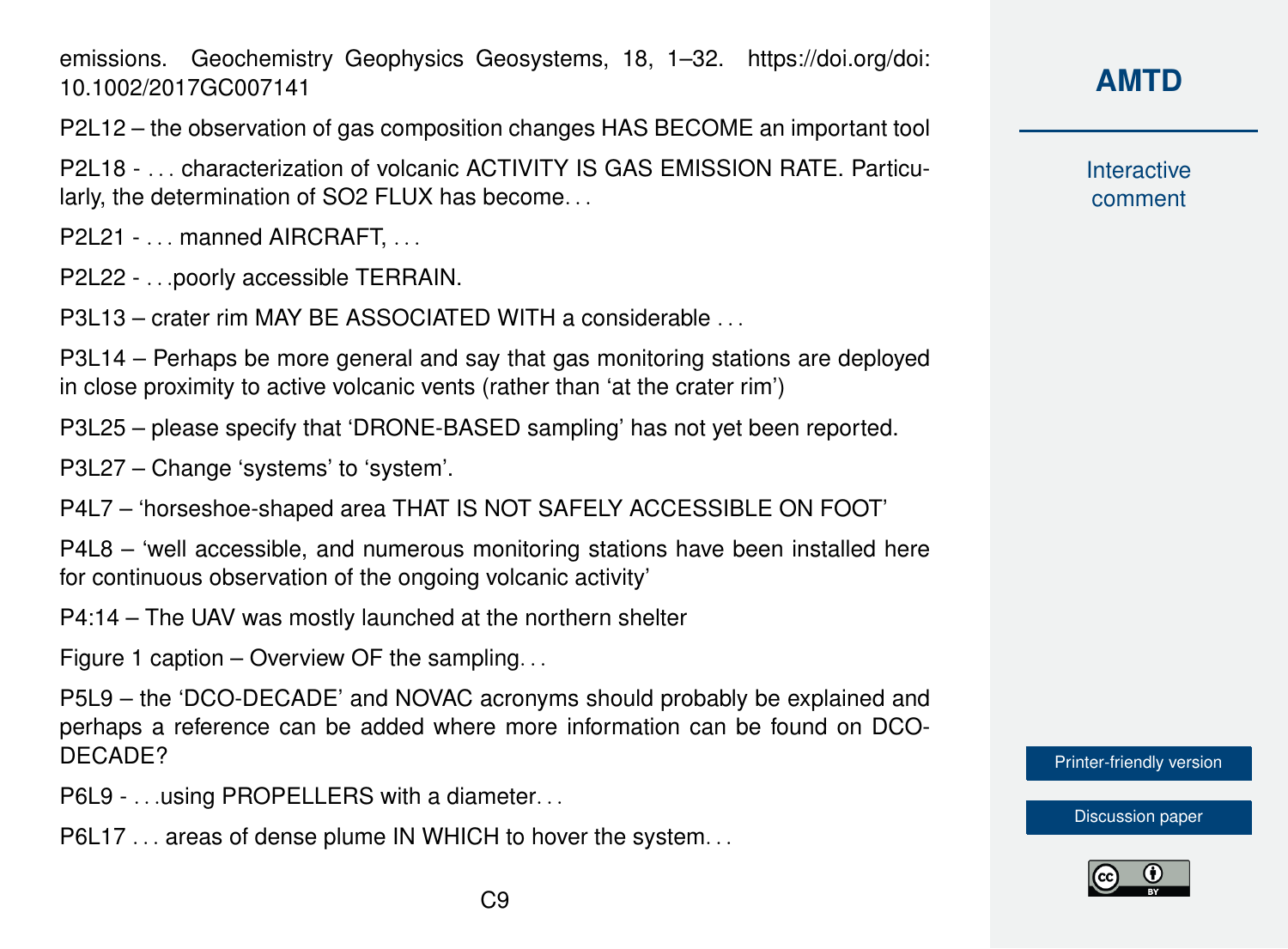P7L1 – within a radius of a few meters AROUND THE INLET.

P7L2 – please clarify what you mean by 'which represents homogeneous conditions for a widely spread out plume'. I did not understand this phrase.

- Figure 3 caption  $-$  (c) interior view OF the  $\dots$
- P9L6 . . . foam case AND HAS a total weight of 500 g.
- P9L8 Gas was pumped through the sensors in series.
- P9L20 . . . to ensure that weight requirements WERE MET.
- P9L23 change 'mixing ration' to 'mixing ratio'.
- P10L21 Consider replacing 'Evaluation' with 'Validation'
- P13L7 . . .above ground level OF 1080 m was recorded
- P14L4 These flights covered distances OF between 11 and 419 m from the vent

P14L5 – Consider changing 'gas masses' to 'gas clouds' or similar to avoid confusion with a measure of weight.

P14L8 – change 'explosion' to 'explosions'

- P14L13 Recommend removing 'has'
- P14L15 Remove 'an' before ordinary
- P14L16 . . . both instruments DID not MEASURE SIMULTANEOUSLY or. . .
- P17L4 . . . bromine SPECIATION in volcanic plumes has been THE subject of. . .
- P17L8 . . . The DATA PRESENTED HERE for the first minute after emission HIGH-LIGHT the potential...
- P17L9 . . . thus OBTAIN a better understanding. . .

### **[AMTD](https://www.atmos-meas-tech-discuss.net/)**

**Interactive** comment

[Printer-friendly version](https://www.atmos-meas-tech-discuss.net/amt-2017-335/amt-2017-335-RC1-print.pdf)